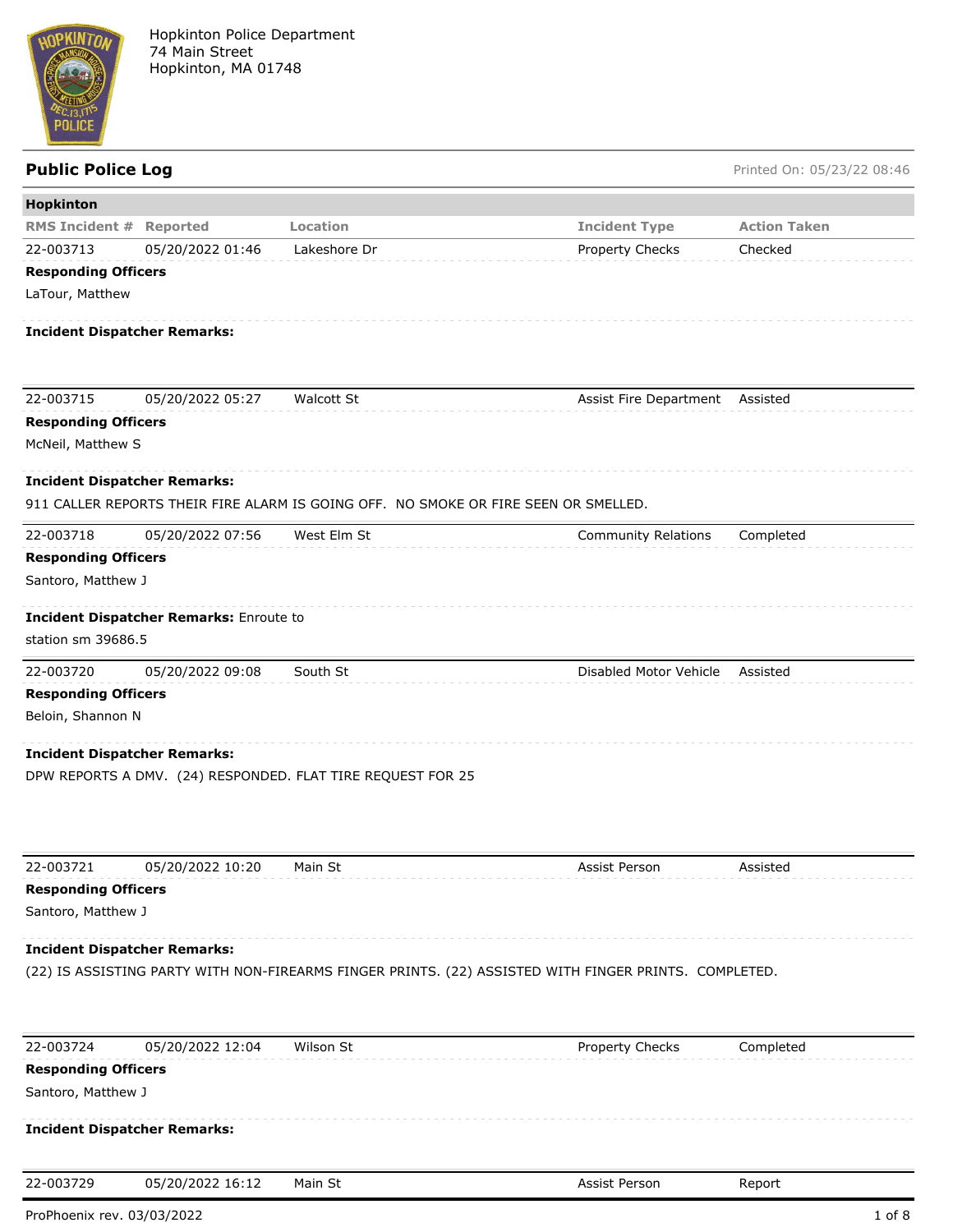

| <b>Public Police Log</b>   |                                        |                                                                 |                                                                                                                | Printed On: 05/23/22 08:46 |
|----------------------------|----------------------------------------|-----------------------------------------------------------------|----------------------------------------------------------------------------------------------------------------|----------------------------|
| Hopkinton                  |                                        |                                                                 |                                                                                                                |                            |
|                            | <b>RMS Incident # Reported</b>         | Location                                                        | <b>Incident Type</b>                                                                                           | <b>Action Taken</b>        |
| <b>Responding Officers</b> |                                        |                                                                 |                                                                                                                |                            |
| Ferreira, Jessica C        |                                        |                                                                 |                                                                                                                |                            |
|                            | <b>Incident Dispatcher Remarks:</b>    |                                                                 |                                                                                                                |                            |
|                            |                                        | CALLER REPORTED MALE PARTY STALKING HER. (15) SPOKE TO. REPORT. |                                                                                                                |                            |
| 22-003732                  | 05/20/2022 17:16                       | Ash St                                                          | Vehicle Complaint                                                                                              | Checked                    |
| <b>Responding Officers</b> |                                        |                                                                 |                                                                                                                |                            |
| Ferreira, Jessica C        |                                        |                                                                 |                                                                                                                |                            |
|                            | <b>Incident Dispatcher Remarks:</b>    |                                                                 |                                                                                                                |                            |
| NEGATIVE FIND. (15).       |                                        |                                                                 | CALLER REPORTED CAR SPEEDING UP AND DOWN CHESTNUT STREET. NO DESCRIPTION GIVEN. (15) CHECKED THE AREA. CHECKED |                            |
| 22-003735                  | 05/20/2022 19:14                       | Whalen Rd                                                       | Assault                                                                                                        | Report                     |
| <b>Responding Officers</b> |                                        |                                                                 |                                                                                                                |                            |
| Lyver, Brendon M           |                                        |                                                                 |                                                                                                                |                            |
|                            | <b>Incident Dispatcher Remarks:</b>    |                                                                 |                                                                                                                |                            |
|                            | VEHICLE., ITEM FOUND/DECLINED MEDICAL. |                                                                 | CALLER REPORTED HIS MOM WAS ASSAULTED BY SOMEONE IN A VEHICLE PASSING BY. NO INFO OTHER THAN A BEIGE           |                            |
| 22-003739                  | 05/20/2022 22:29                       | Wilson St                                                       | Property Checks                                                                                                | Checked                    |
| <b>Responding Officers</b> |                                        |                                                                 |                                                                                                                |                            |
| Ferreira, Jessica C        |                                        |                                                                 |                                                                                                                |                            |
|                            | <b>Incident Dispatcher Remarks:</b>    |                                                                 |                                                                                                                |                            |
|                            | LNG CHECK. CHECKED OKAY. (15).         |                                                                 |                                                                                                                |                            |
| 22-003740                  | 05/20/2022 22:53                       | Lumber St                                                       | Accident No Personal<br>Injury                                                                                 | Crash Report               |
| <b>Responding Officers</b> |                                        |                                                                 |                                                                                                                |                            |
| LaTour, Matthew            |                                        |                                                                 |                                                                                                                |                            |
| McKeon, Sean               |                                        |                                                                 |                                                                                                                |                            |
| Schofield, Arthur I        |                                        |                                                                 |                                                                                                                |                            |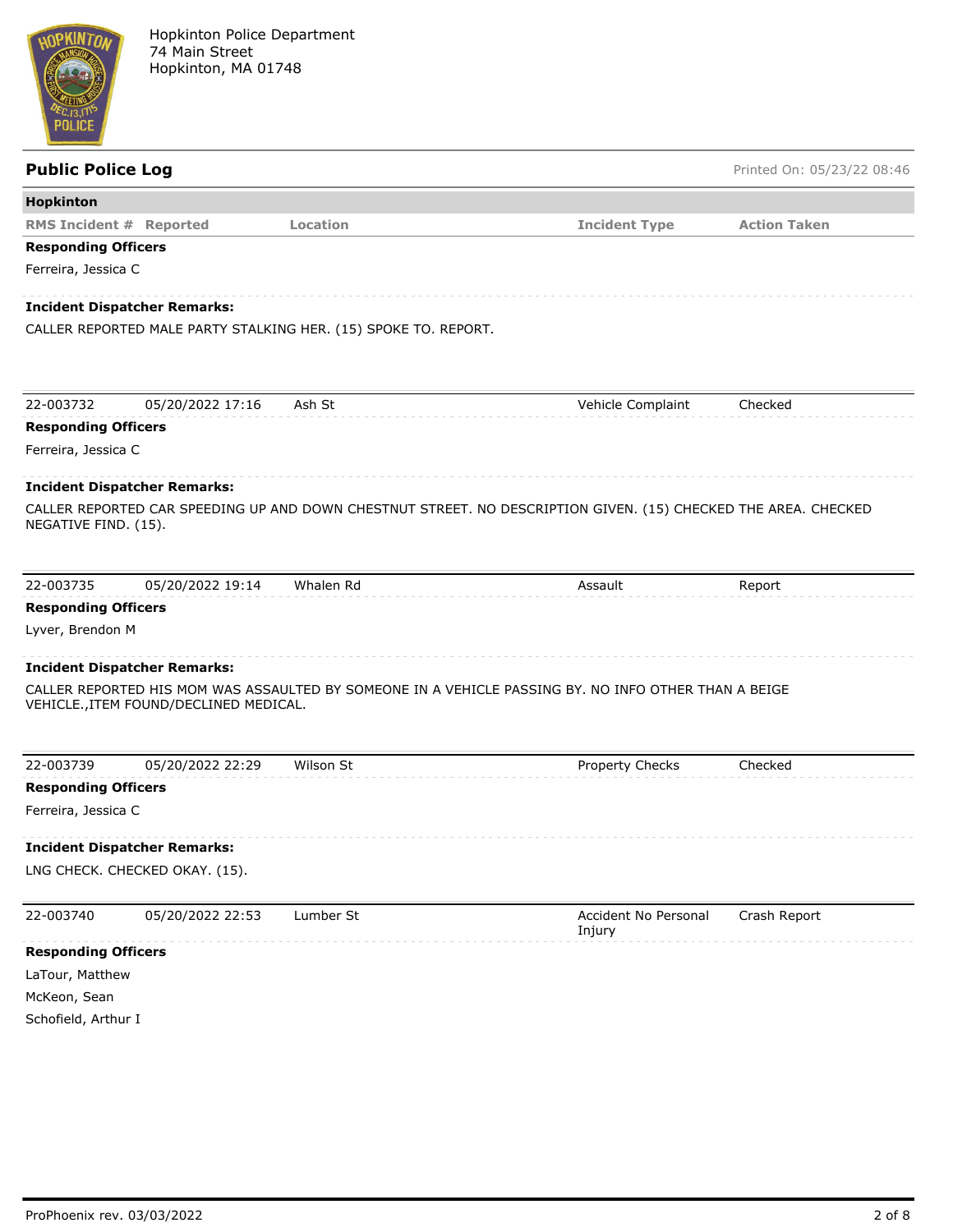

| <b>Public Police Log</b>                                    |                                     |                                                                                                   |                                | Printed On: 05/23/22 08:46 |
|-------------------------------------------------------------|-------------------------------------|---------------------------------------------------------------------------------------------------|--------------------------------|----------------------------|
| Hopkinton                                                   |                                     |                                                                                                   |                                |                            |
| <b>RMS Incident # Reported</b>                              |                                     | Location                                                                                          | <b>Incident Type</b>           | <b>Action Taken</b>        |
|                                                             | <b>Incident Dispatcher Remarks:</b> | 7526.2,911 call reporting mvc. Tow requested. Transport to Milford SM:75265.6                     |                                |                            |
|                                                             |                                     |                                                                                                   |                                |                            |
| 22-003741                                                   | 05/21/2022 00:55                    | Wilson St                                                                                         | Property Checks                | Checked                    |
| <b>Responding Officers</b><br>McKeon, Sean                  |                                     |                                                                                                   |                                |                            |
| 22-003746<br><b>Responding Officers</b><br>Lyver, Brendon M | 05/21/2022 11:34                    | Wood St                                                                                           | <b>Animal Calls</b>            | Checked                    |
|                                                             | <b>Incident Dispatcher Remarks:</b> | CALL REPORTING A DOG NEEDING CARE. 6 ENROUTE, ACO ADVISED.                                        |                                |                            |
| 22-003747                                                   | 05/21/2022 12:33                    | South St                                                                                          | Accident No Personal<br>Injury | Crash Report               |
| <b>Responding Officers</b>                                  |                                     |                                                                                                   |                                |                            |
| Lyver, Brendon M                                            |                                     |                                                                                                   |                                |                            |
|                                                             | <b>Incident Dispatcher Remarks:</b> |                                                                                                   |                                |                            |
|                                                             | CITATION ISSUED 90-20 85-36         |                                                                                                   |                                |                            |
| 22-003748                                                   | 05/21/2022 15:24                    | $I-495$ S                                                                                         | Assist Other Police<br>Agency  | Assisted                   |
| <b>Responding Officers</b>                                  |                                     |                                                                                                   |                                |                            |
| Iadarola, Steven D                                          |                                     |                                                                                                   |                                |                            |
|                                                             | <b>Incident Dispatcher Remarks:</b> |                                                                                                   |                                |                            |
| MILLBURY NOTIFIED.                                          |                                     | 911 CALL REPORTS A GAS GRILL IN THE HIGH SPEED LANE IN THE AREA OF EXIT 58 ON 495 SOUTHBOUND. MSP |                                |                            |

| 22-003750                  | 05/21/2022 16:04 | Wood St | Property Checks | Checked |
|----------------------------|------------------|---------|-----------------|---------|
| <b>Responding Officers</b> |                  |         |                 |         |

Lyver, Brendon M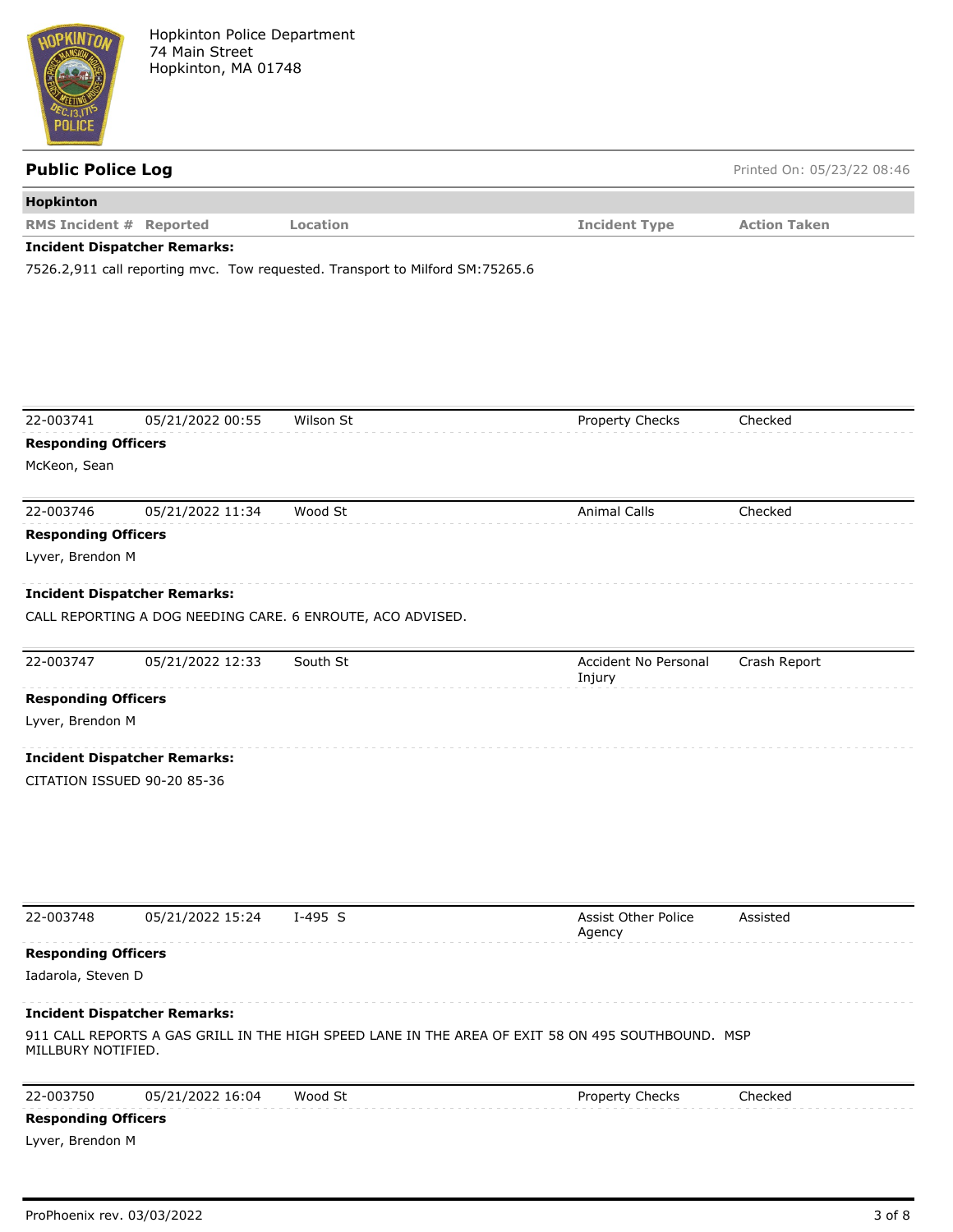

| <b>Public Police Log</b>       |                                           |                                                                                                                                                                                                                                              |                                      | Printed On: 05/23/22 08:46 |
|--------------------------------|-------------------------------------------|----------------------------------------------------------------------------------------------------------------------------------------------------------------------------------------------------------------------------------------------|--------------------------------------|----------------------------|
| Hopkinton                      |                                           |                                                                                                                                                                                                                                              |                                      |                            |
| <b>RMS Incident # Reported</b> |                                           | Location                                                                                                                                                                                                                                     | <b>Incident Type</b>                 | <b>Action Taken</b>        |
|                                | <b>Incident Dispatcher Remarks:</b>       |                                                                                                                                                                                                                                              |                                      |                            |
|                                | UNIT 6 CHECKED THE ROPE SWING. ALL QUIET. |                                                                                                                                                                                                                                              |                                      |                            |
| 22-003752                      | 05/21/2022 17:51                          | Wood St                                                                                                                                                                                                                                      | Threats                              | Checked / Spoke With       |
| <b>Responding Officers</b>     |                                           |                                                                                                                                                                                                                                              |                                      |                            |
| LaTour, Matthew                |                                           |                                                                                                                                                                                                                                              |                                      |                            |
|                                | <b>Incident Dispatcher Remarks:</b>       |                                                                                                                                                                                                                                              |                                      |                            |
| A REPORT.                      |                                           | 911 CALL FROM SPANISH SPEAKING CALLER. ACTIVATED INTERPRETER SERVICES. UNIT 20 RESPONDING. UNIT 20 SPOKE WITH THE RP.<br>THE RP REPORTS BEING THREATENED OVER THE PHONE. NO IMMEDIATE THREATS. THE RP WILL COME TO THE STATION LATER TO FILE |                                      |                            |
| 22-003754                      | 05/21/2022 18:29                          | Legacy Farms N                                                                                                                                                                                                                               | Hit & Run MVA                        | Crash Report               |
| <b>Responding Officers</b>     |                                           |                                                                                                                                                                                                                                              |                                      |                            |
| LaTour, Matthew                |                                           |                                                                                                                                                                                                                                              |                                      |                            |
|                                | <b>Incident Dispatcher Remarks:</b>       | Dispatched: 20, RP REPORTS A LOUD NOISE THEN THEY LOST POWER. UNIT 20 CHECKING THE AREA., UNIT 20 ADVISED THIS IS A HIT<br>AND RUN. POLE #2 HAS SIGNIFICANT DAMAGE. NOTIFIED VERIZON FOR THE POLE REPLACEMENT.                               |                                      |                            |
| 22-003757                      | 05/21/2022 19:12                          | Legacy Farms N                                                                                                                                                                                                                               | <b>Assist Business</b>               | Assisted                   |
| <b>Responding Officers</b>     |                                           |                                                                                                                                                                                                                                              |                                      |                            |
| LaTour, Matthew                |                                           |                                                                                                                                                                                                                                              |                                      |                            |
|                                | <b>Incident Dispatcher Remarks:</b>       |                                                                                                                                                                                                                                              |                                      |                            |
|                                |                                           | UNIT 20 STANDING BY FOR TRAFFIC WHILE EVER SOURCE IS ON SCENE.                                                                                                                                                                               |                                      |                            |
| 22-003759                      | 05/21/2022 20:12                          | Cedar St                                                                                                                                                                                                                                     | <b>Assist Other Police</b><br>Agency | Checked / Spoke With       |
| <b>Responding Officers</b>     |                                           |                                                                                                                                                                                                                                              |                                      |                            |
| LaTour, Matthew                |                                           |                                                                                                                                                                                                                                              |                                      |                            |
|                                | <b>Incident Dispatcher Remarks:</b>       |                                                                                                                                                                                                                                              |                                      |                            |
|                                |                                           | SOUTHBORO HAS A VEH STOPPED WITH FRONT END DAMAGE, UNIT 20 CHECKING TO SEE IF IT IS THE VEH FROM LEGACY FARMS<br>NORTH INCIDENT. NOT THE VEH FROM LEGACY FARMS NORTH INCIDENT.                                                               |                                      |                            |
| 22-003761                      | 05/21/2022 20:17                          | Mayhew St                                                                                                                                                                                                                                    | Assist Person                        | Assisted                   |
| <b>Responding Officers</b>     |                                           |                                                                                                                                                                                                                                              |                                      |                            |
| Lyver, Brendon M               |                                           |                                                                                                                                                                                                                                              |                                      |                            |
| Schofield, Arthur I            |                                           |                                                                                                                                                                                                                                              |                                      |                            |
|                                | <b>Incident Dispatcher Remarks:</b>       |                                                                                                                                                                                                                                              |                                      |                            |
|                                |                                           | TRANSPORT E/M 9414.1 AT 2022 HRS. TRANSPORT. S/M 9412.1 AT 2017 HRS.                                                                                                                                                                         |                                      |                            |
|                                |                                           |                                                                                                                                                                                                                                              |                                      |                            |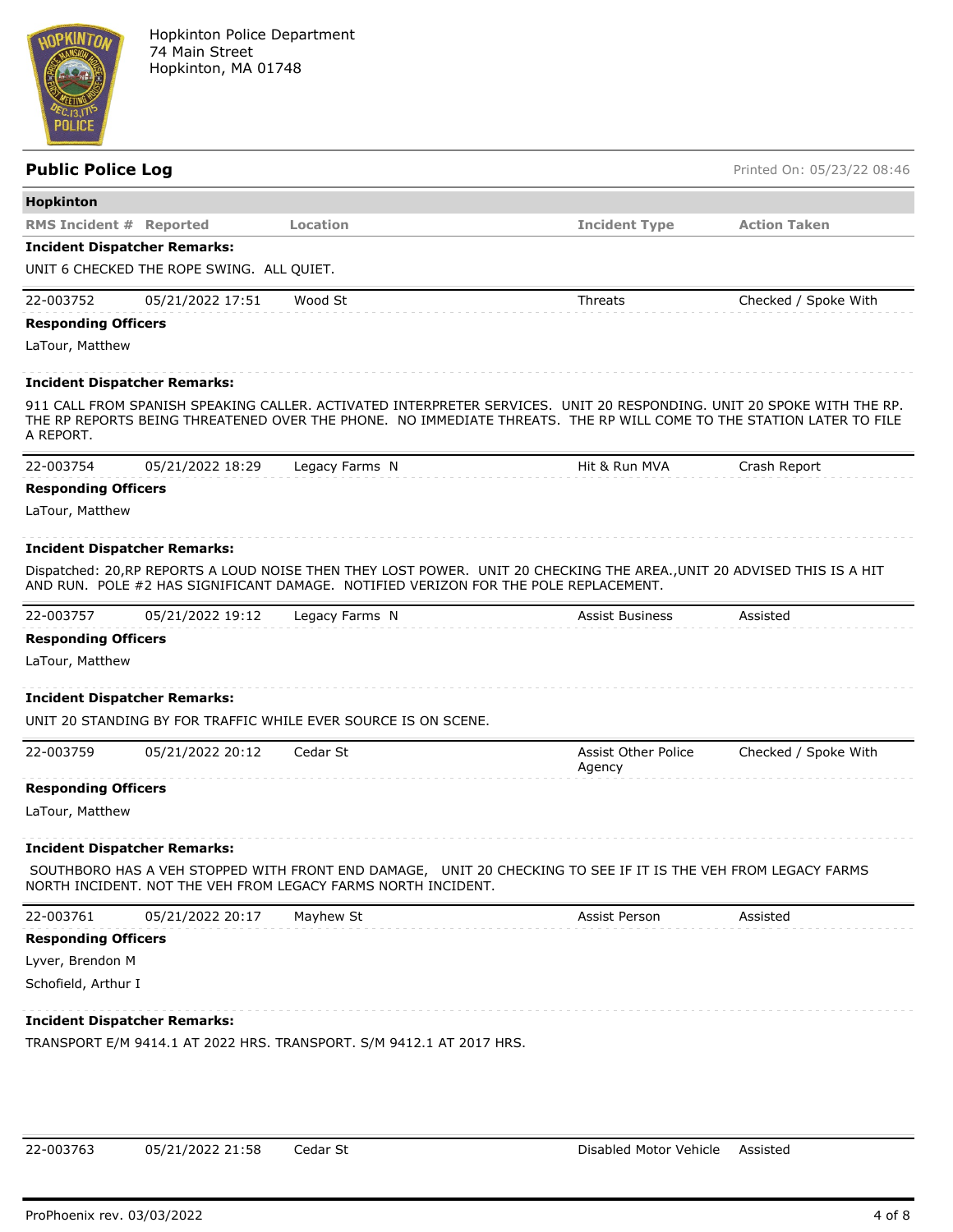

| <b>Public Police Log</b>       |                                                              |              |                                                                                                          | Printed On: 05/23/22 08:46 |
|--------------------------------|--------------------------------------------------------------|--------------|----------------------------------------------------------------------------------------------------------|----------------------------|
| <b>Hopkinton</b>               |                                                              |              |                                                                                                          |                            |
| <b>RMS Incident # Reported</b> |                                                              | Location     | <b>Incident Type</b>                                                                                     | <b>Action Taken</b>        |
| <b>Responding Officers</b>     |                                                              |              |                                                                                                          |                            |
| LaTour, Matthew                |                                                              |              |                                                                                                          |                            |
| Schofield, Arthur I            |                                                              |              |                                                                                                          |                            |
|                                | Incident Dispatcher Remarks:                                 |              |                                                                                                          |                            |
|                                |                                                              |              | UNIT 900 REQESTS TOW TRUCK FOR DMV. ARTS NOTIFIED AND IS ENROUTE AT 2212 HRS. ARTS ON SCENE AT 2228 HRS. |                            |
|                                |                                                              |              |                                                                                                          |                            |
| 22-003766                      | 05/22/2022 01:03                                             | Parkwood Dr  | Property Checks                                                                                          | Checked                    |
| <b>Responding Officers</b>     |                                                              |              |                                                                                                          |                            |
| Schofield, Arthur I            |                                                              |              |                                                                                                          |                            |
|                                | Incident Dispatcher Remarks:                                 |              |                                                                                                          |                            |
|                                |                                                              |              |                                                                                                          |                            |
| 22-003767                      | 05/22/2022 01:05                                             | Parkwood Dr  | MV Check                                                                                                 | Checked                    |
| <b>Responding Officers</b>     |                                                              |              |                                                                                                          |                            |
| Schofield, Arthur I            |                                                              |              |                                                                                                          |                            |
|                                | Incident Dispatcher Remarks:                                 |              |                                                                                                          |                            |
|                                | (900) checking on a mv behind business. checks okay, secure. |              |                                                                                                          |                            |
|                                |                                                              |              |                                                                                                          |                            |
|                                |                                                              |              |                                                                                                          |                            |
|                                |                                                              |              |                                                                                                          |                            |
| 22-003769                      | 05/22/2022 01:37                                             | Wilson St    | Property Checks                                                                                          | Checked                    |
| <b>Responding Officers</b>     |                                                              |              |                                                                                                          |                            |
| LaTour, Matthew                |                                                              |              |                                                                                                          |                            |
|                                | Incident Dispatcher Remarks:                                 |              |                                                                                                          |                            |
|                                |                                                              |              |                                                                                                          |                            |
| 22-003771                      | 05/22/2022 03:38                                             | Lakeshore Dr | Property Checks                                                                                          | Checked                    |
| <b>Responding Officers</b>     |                                                              |              |                                                                                                          |                            |
| McKeon, Sean                   |                                                              |              |                                                                                                          |                            |
|                                | Incident Dispatcher Remarks:                                 |              |                                                                                                          |                            |
|                                |                                                              |              |                                                                                                          |                            |
| 22-003772                      | 05/22/2022 05:35                                             | Pratt Way    | Property Checks                                                                                          | Checked                    |
| <b>Responding Officers</b>     |                                                              |              |                                                                                                          |                            |
| McKeon, Sean                   |                                                              |              |                                                                                                          |                            |
|                                | Incident Dispatcher Remarks:                                 |              |                                                                                                          |                            |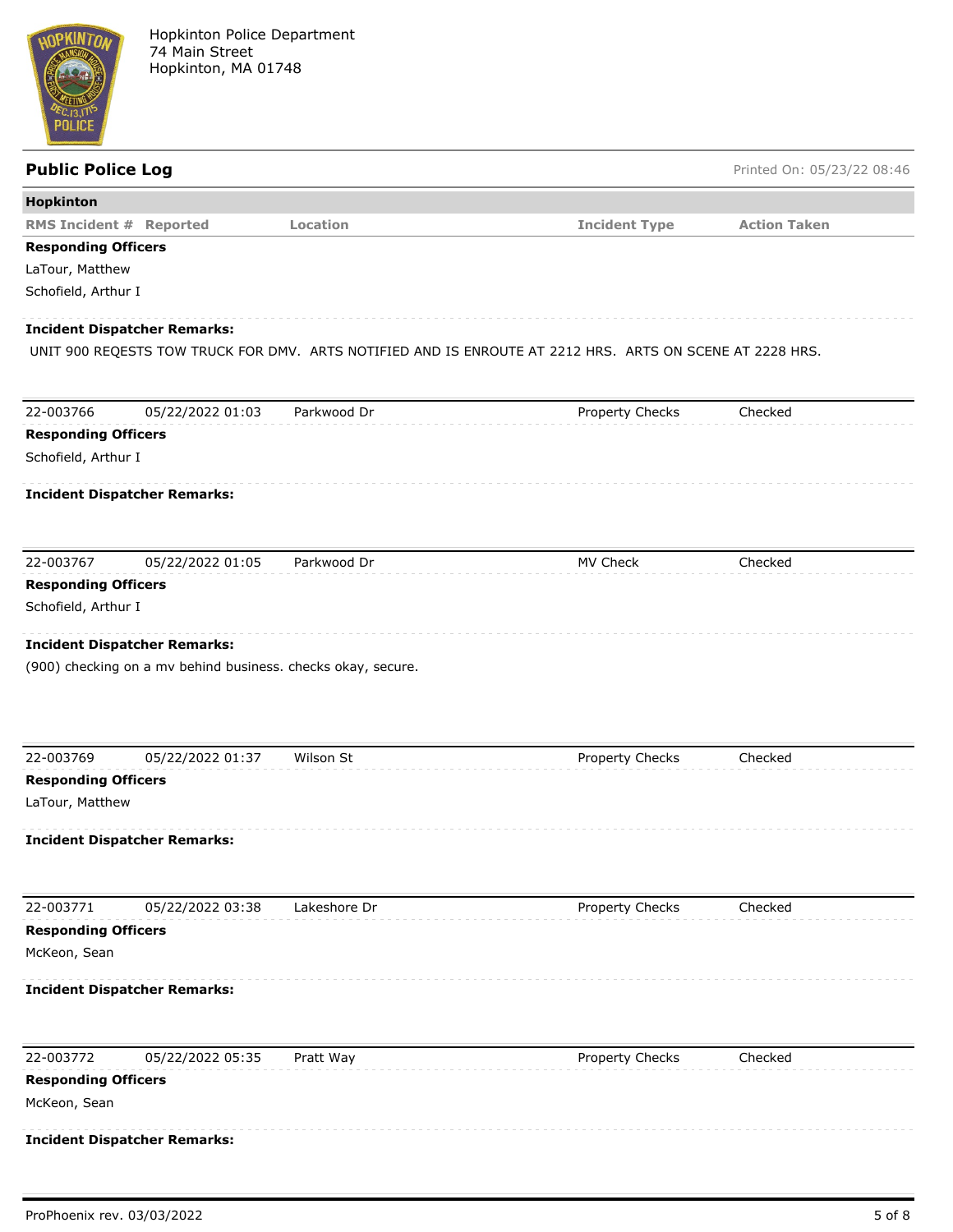

## **Public Police Log** Printed On: 05/23/22 08:46 **Hopkinton RMS Incident # Reported Location Incident Type Action Taken** 22-003775 05/22/2022 09:27 Cole Dr Assist Fire Department Assisted **Responding Officers** Beloin, Shannon N 22-003776 05/22/2022 09:56 Curtis Rd Assist Fire Department Assisted **Responding Officers** McKeon, Sean 22-003777 05/22/2022 10:14 Wilson St Property Checks Checked **Responding Officers** McKeon, Sean **Incident Dispatcher Remarks:** LNG CHECK, CHECKED OKAY. (27). 22-003780 05/22/2022 12:18 Cedar St Traffic Complaint Checked **Responding Officers** Normandin, Cody **Incident Dispatcher Remarks:** CALLER REPORTED VEHICLES BLOCKING THE ROAD COMING INTO TOWN. (28) RESPONDED AND NO VEHICLES BLOCKING RIGHT OF WAY. ALL SET. 22-003782 05/22/2022 13:36 Cedar St Traffic Complaint Assisted **Responding Officers** Beloin, Shannon N Normandin, Cody

### **Incident Dispatcher Remarks:**

MULTIPLE CALLERS REPORTED TRAFFIC BACK UP. (28) (24) RESPONDED.

22-003783 05/22/2022 14:37 Cedar St Parking Violation Violation **Responding Officers** Normandin, Cody **Incident Dispatcher Remarks:** 28 ISSUED A PARKING TICKET TO ONE VEHICLE AND TEDS TOWED ONE VEHICLE.

| 22-003784 | 05/22/2022 15:34 | Lakeshore Dr | Vehicle Complaint | Violation |
|-----------|------------------|--------------|-------------------|-----------|
|           |                  |              |                   |           |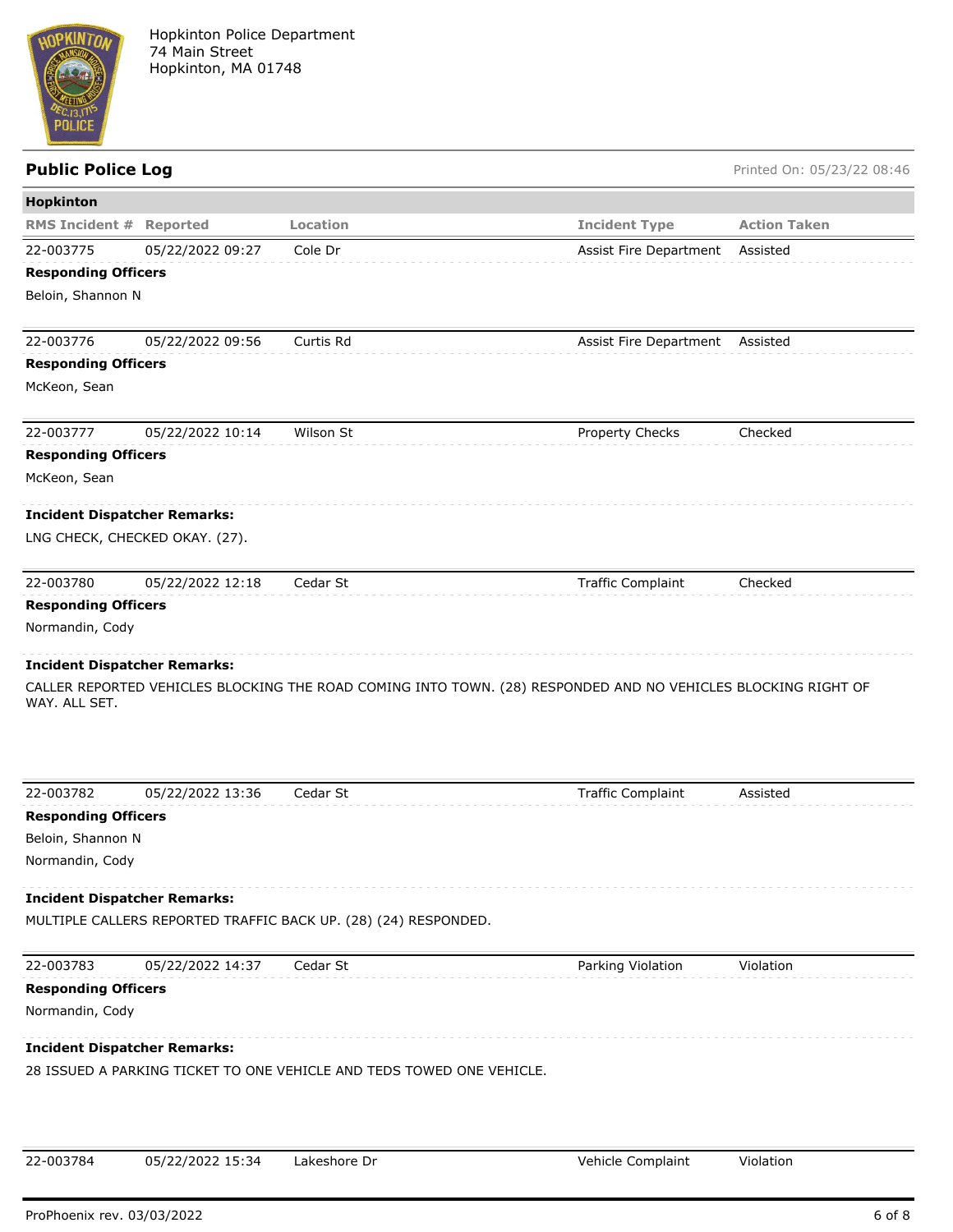

# **Public Police Log** Printed On: 05/23/22 08:46 **Hopkinton RMS Incident # Reported Location Incident Type Action Taken Responding Officers** Dennis, Basit Normandin, Cody O'Neil, Aaron C **Incident Dispatcher Remarks:** 28 ISSUED A PARKING VIOLATION. 22-003790 05/22/2022 16:55 Cedar St Parking Violation Violation **Responding Officers** Ekross, Robert C **Incident Dispatcher Remarks:** 23 IS OFF WITH A VEHICLE PARKED IN A NO PARKING AREA. 23 ISSUED A PARKING TICKET. 22-003791 05/22/2022 17:16 Non Verified Citizen Complaint Checked

**Responding Officers**

Normandin, Cody

## **Incident Dispatcher Remarks:**

CALLER REPORTS HIS NEIGHBOR HAS BEEN USING THE SPRINKLERS FOR OVER 2 HOURS. WATER DEPT NOTIFIED.

| 22-003793                  | 05/22/2022 17:39                      | Legacy Farms N | Disabled Motor Vehicle     | Assisted |
|----------------------------|---------------------------------------|----------------|----------------------------|----------|
| <b>Responding Officers</b> |                                       |                |                            |          |
| Ekross, Robert C           |                                       |                |                            |          |
|                            | <b>Incident Dispatcher Remarks:</b>   |                |                            |          |
|                            | 23 IS OUT WITH A DMV. TEDS CONTACTED. |                |                            |          |
|                            |                                       |                |                            |          |
| 22-003796                  | 05/22/2022 18:55                      | Hayward St     | <b>OUI Accident Arrest</b> | Arrest   |
| <b>Responding Officers</b> |                                       |                |                            |          |
| Dennis, Basit              |                                       |                |                            |          |
|                            |                                       |                |                            |          |

Ekross, Robert C Normandin, Cody O'Neil, Aaron C